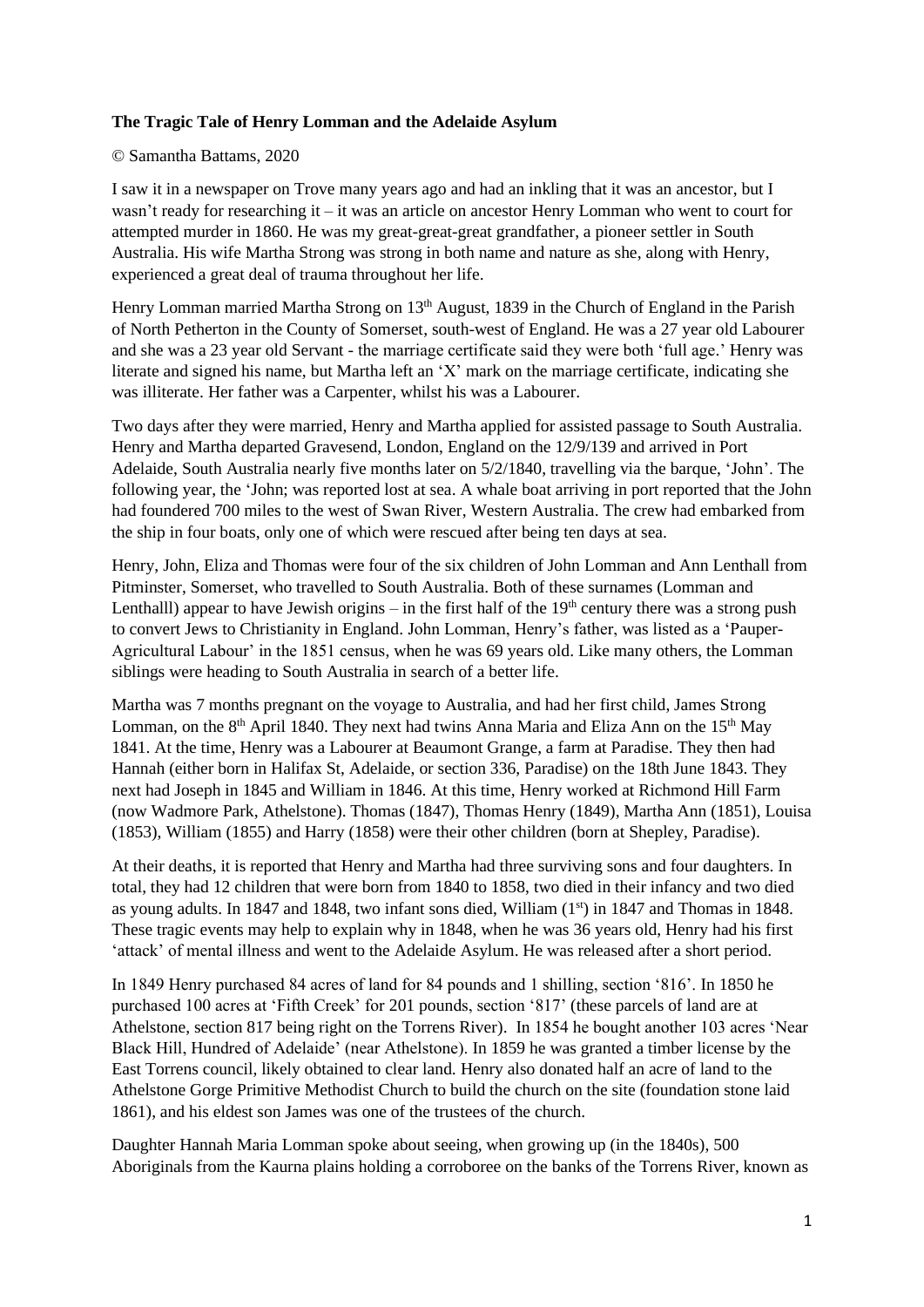Karrawirra Pari to the Kaurna people. The corroboree was held where the Paradise bridge (also known as the MacDonnell Bridge) was later built in 1857. She also spoke about 'wild dogs' (dingoes) causing issues for farming, and the family travelling to Glenelg in bullock drays for holidays. In 1844 in a letter to the Register, a European settler reported on words supposedly translated from a song sung at a corroboree:

*Adelaide no more good since the white men came – now the road has tired me – throughout Yeona there is a continuous road – what a fine road this is for me winding between the hills…*

## *South Australian Register, Saturday 16 March 1844, page 3*

Colonisation had a devastating impact upon the Kaurna people and their culture. Food sources were depleted through the purchase of land and farming practices. In 1847, an Act was introduced which also restricted the movement of the tribes, the 1847 Vagrancy Act. Diseases brought from Europe brought untimely death. The South Australian German settlers established missions in an attempt to convert Indigenous tribes to Christianity.

Gold fever struck South Australia in the 1850s, leaving the colony in jeopardy as people fled for Victoria. In 1852 Henry Lomman contributed to the Tolmer Testimonial Fund, which involved a group of businessmen fundraising for payment of Police Commissioner Tolmer and a group of South Australian mounted police troopers in a police escort. This police escort was protecting gold being transported from the diggings in Mount Alexander, Forest Creek and Bendigo, Victoria back to South Australia. This was partly to ensure the return of the diggers and their gold back to South Australia, to ensure the ongoing economic operations of the fledgling colony. The escorts of the gold (18 in total) would save the colony from bankruptcy and ensure the livelihood and welfare of its European residents.

In 1856, Henry Lomman placed an advertisement in the Melbourne Argus newspaper every day for two weeks, searching for James Fort, formerly a dairyman of Adelaide (from Government Farm, Coromandel Valley), who has likely gone to the gold diggings in Victoria (James Fort had not had a lot of luck in SA, losing a mare in 1853 and then being robbed in 1854, he left SA in 1855). At that time Henry is living in Paradise.

From 1853 to 1856, England was involved in the Crimean War, and collections were being taken in South Australia for the War Relief Fund.

In 1860 things start to unravel for Henry. He was admitted to the Adelaide Asylum on the 25th March 1860 and discharged on the 2nd May 1860, after 39 days. He was later remanded in custody in the Old Adelaide Gaol for attempting to shoot his son James on the  $13<sup>th</sup>$  December, 1860. He had abused his son and threatened to kill the whole family whilst drunk (and likely during a mental illness episode), then came outside with a shotgun whilst James fled towards the house. Henry shot at the door of the house and left a hole the side of a hand.<sup>1</sup>

After this incident, Henry went to the Supreme Court but was released from custody in 1861 with a £100 bond, and although Henry pleaded guilty, Judge Boothby stated he would not pass sentence. It was said that he committed the offence when 'under the excitement of drink.' It was stated that he entered into the bond with the understanding that if he made such an attempt again, he would be brought to the court and receive a very severe sentence. There was also commentary about him 'not appearing to be in his right senses' when the case was first heard.

In 1862 Henry applied to list land under the 'Real Property Act' with his brother in law John Loller (his sister Eliza's husband), and in 1865 this land was listed as allotments, in the Village of Thorndon

<sup>&</sup>lt;sup>1</sup> (At this time their surname in the newspapers seemed to change from 'Lomman' to 'Loman'. In the UK, the surname had also been 'Lowman.')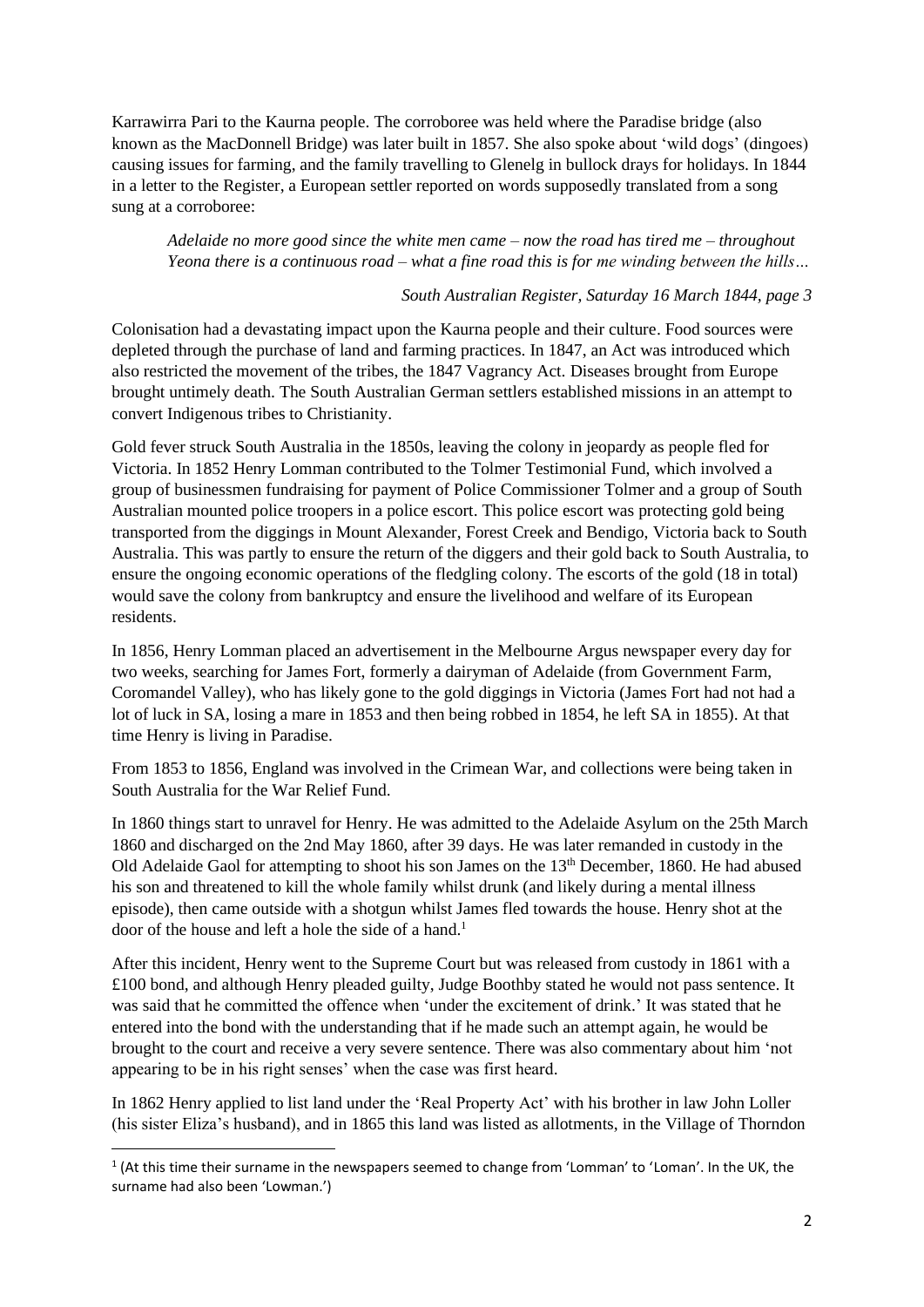Park. The same year Henry and Martha's eldest son John Strong Lomman died, aged 22 years, from measles. This was only 5 weeks after John had married Susan Skinner at Ferryville (part of Largs Bay).

Whilst Henry was a faithful husband with a devout wife in Martha, the same could not be said for his siblings. His brother Thomas bolted for California in 1850, just five weeks after he was married, leading to another court case where his wife Louise nee Brachel ('a respectable looking girl') sued. In 1864, Henry's brother John's wife (Johanne Matilda Nitschke) left him and he advertises that he will not be responsible for any of her debts and that her leaving has been done 'without just cause.' However John appeared to have a violent and volatile nature, and a problem with drink. In 1851, he was taken to court as he was accused of assault by a nurse who was taking care of his pregnant wife. In 1866, John and his son Samuel went to Police Court as they were charged with assaulting their son/brother Thomas, and both were fined.

Henry and Martha's daughter Hannah Lomman married John Austin on the 4th April 1866 at the Trinity Church. Shortly after this, on 15<sup>th</sup> June 1866, Martha Lomman 'charged' her husband Henry with being of unsound mind at the Police Court of South Australia, and he was removed for medical examination. He was sent by the authority of Samuel Beddome, Police Magistrate at the Police Court. Henry re-entered the Adelaide Asylum on the  $15<sup>th</sup>$  June 1866, the medical certificate was signed by George Mayo on 14<sup>th</sup> June 1866. The patient file said that he had his current attack for 10 days. He would spend the remainder of his days at the Adelaide and Parkside Lunatic Asylums. His 'diagnoses' included 'mania' and 'dementia.' At the time, there were only three main diagnoses: mania, dementia and melancholia<sup>2</sup>, and schizophrenia was known as 'dementia praecox.'

In 1868, there was a report on the building of the 'New Lunatic Asylum' (Parkside, now known as Glenside). It was reported that '25 or 30' inmates would be moved from the grounds of the Adelaide Lunatic Asylum to Parkside, to trench and plant the ground, so that in 2-3 years when all 'inmates' were there, there would be flower and fruit trees. Initial apartments were built at Parkside to accommodate the first patients.

In 1869 there was a Parliamentary Inquiry into the Lunatic Asylum, whereby a Select Committee examined a number of allegations including the drunkenness of the attendants and cruel treatment of so-called 'inmates' by Resident Medical Officer Dr Alex Patterson and attendants. Eight of the attendants were seen drinking a bottle of brandy by members of the Gas Commission. At the time there was a 'Board of Visitors' who provided information to the inquiry, in particular Mr Fuller. Two discharged attendants and two current attendants who were denied promotion (according to the *Adelaide Observer*) also provided evidence 'for the prosecution.' Evidence included patients being physically assaulted or denied water, and there were allegations that Dr Patterson received food and beer from the store. Dr Patterson's statement about the allegations were printed in full in *The Express and Telegraph Newspaper,* and it makes for extraordinary reading*.* In response to accusations of misappropriating supplies, Patterson argues that it was the 'ordinary custom of an asylum' to take vegetables for himself and his family, and for his washing to be done at the asylum. He did, however, take 15 pounds of pork, a major focus of the inquiry. He also claims that the 50 chickens on the site were his own, which he bought from his predecessor. He was accused of giving away plants from the asylum, but claims that they were his personal property, having been given 300 to 400 plants by his friends. He claims he gave them away to prevent them from being destroyed. He also broke in two colts on the asylum grounds – but says that these horses had always been available for public purposes, saving government expense. He argues that he broke the horses in there for his own

 $<sup>2</sup>$  This journal article says that around this time in Cornwall, there were only 3 diagnoses, mania, dementia and</sup> melancholia: https://www.ncbi.nlm.nih.gov/pmc/articles/PMC539549/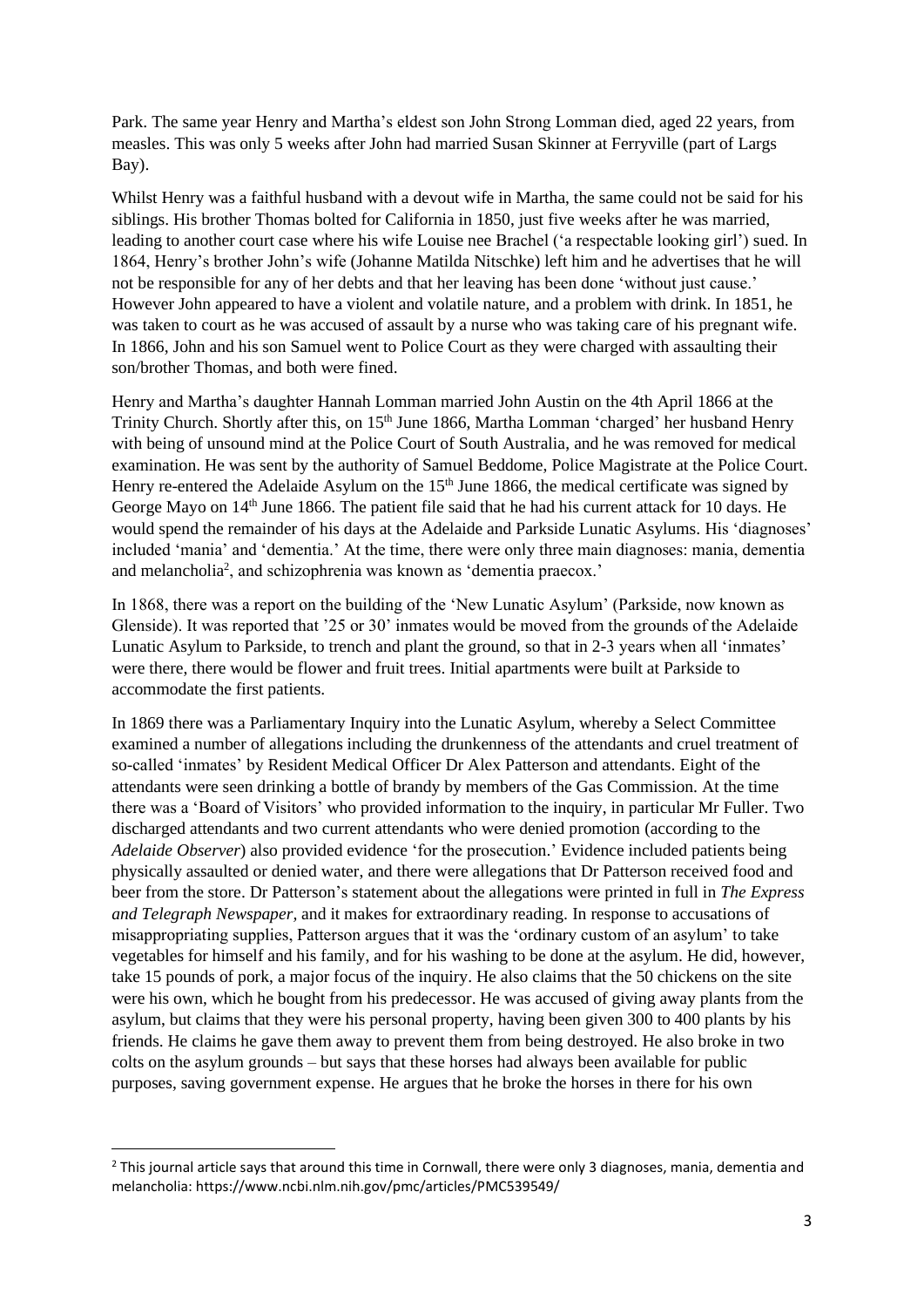entertainment, and not economy, and that 'the excitement of riding a young horse is a relaxation from the monotony of constant intercourse with diseased minds.'

As he was criticised for allowing patients outside of the asylum, Patterson's statement mentions that asylum residents were allowed excursions out of the asylum, as part of testing their fitness for discharge. Dr Patterson describes giving leave to a resident so that he could work at his brother in law's boot shop in Rundle Street, so that he could give the proceeds to his wife and young children, who were in a 'starving state.' He also makes reference to waiting for the 'new building' to open (at Parkside), and that he was managing both the new asylum and the existing one, without any additional remuneration. He was also accused of unfairly dismissing staff. In the report, he refers to one attendant being responsible for 130 residents across six corridors. He responds to concerns about the escape of a patient, and referred to the asylum not being a prison, but states that attendants slept with 'master keys' under their pillows. He also answers to the 'illegal incarceration' of a patient. He refers to asylums in Victoria having 2 medical superintendents for 250 people, but complains he is on his own with 257 patients (daily average) – so it is a wonder that he broke in the horses on the hospital grounds and planted trees! Another article states that there are 270 patients, and 33 attendants, in addition to the medical doctor. Dr Patterson boasts a higher recovery rate and lower death rate than any of the English asylums, stating statistics from four English asylums. Regarding the quality of the attendants, he states

*It is worse that useless to erect too high a standard by which to judge of the attendants in a Lunatic Asylum; the real will inevitably fall far short of the ideal. The model attendant can be easily sketched. He should possess courage, presence of mind, self-reliance, a quiet, but firm and gentle manner, the greatest forbearance and patience, sobriety, a good preliminary education, a stout muscular frame, and, above all, a fair share of that moral force which gives man power over his fellows. To secure a combination of these qualities in any one man or woman is difficult, or rather I should say, impossible; their possession would command a prominent place in the race of life, and the fortunate owner, especially at the present rate of remuneration, is not likely to apply his energies to the care of lunatics.*

## *Dr Patterson, The Lunatic Asylum Inquiry, 1869*

Dr Patterson mentions the risk of physical assault that attendants are subject to and claims that 'modern treatment of insanity forbids the use of all restraint or coercion.' The *Adelaide Observer* declared their public support for the Resident Medical Officer (who did not appear to be, in fact, resident but did daily visits) and ridicules the Lunatic Asylum Committee and the central question of 'who appropriated the pork?' It questioned how the Select Committee was ever able to be established in the first place. At the time the newspaper was owned by a group of wealthy shop-keepers and merchants, likely in support of the government.

Henry Lomman was one of the first male patients to move from the Adelaide Asylum to Parkside and arrived at Parkside on the 18th May, 1870. The final buildings at Parkside were intended to accommodate 800 residents. He would have missed the 1871 'Old Colonists Dinner' attended by his brother John (John features in a picture of South Australian Pioneers, with the spelling then Lowman).

Despite Henry's location in the asylum at Parkside, whenever his children were married their marriage notice in the newspaper refers to their father as 'Henry Lomman from Athelstone.' Henry and Martha's daughter Martha Ann Lomman (1851-1924) (my forebear) married John Heading (1846-1935) in 1868, and they had a long marriage with 16 children (including my great grandmother Ada Heading). The Headings were market gardeners from Campbelltown.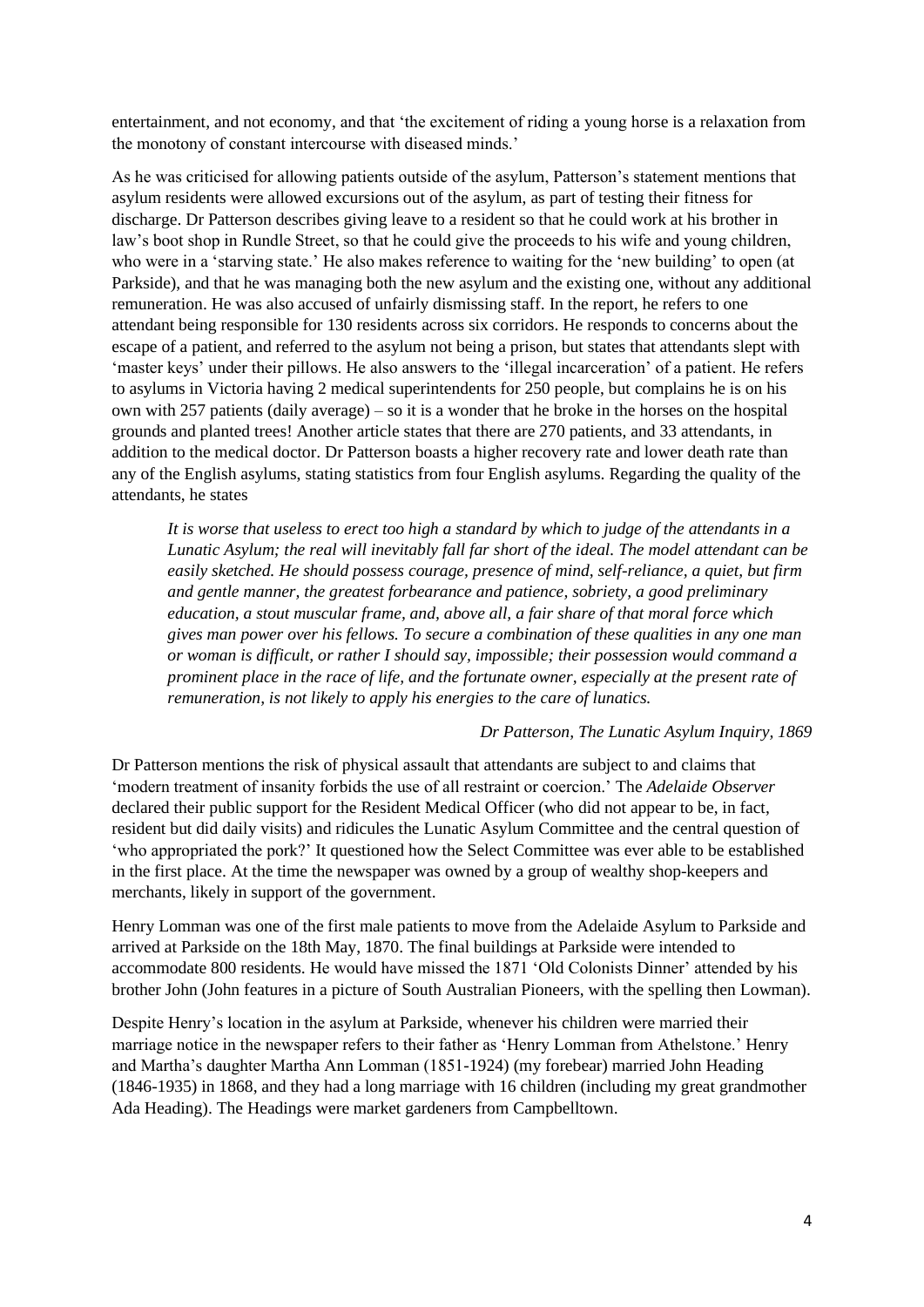

Martha Ann Lomman (1851-1824) John Heading (1846-1935)

In 1876, Martha and Henry's youngest daughter Louisa Lomman married Gordon Bilney, at the time both were living at Athelstone. Two of the sons married sisters (maiden name Semmens) from McLaren Vale (Harry in 1881 to J Semmens).

In 1877, Henry and Martha's son William  $(2<sup>nd</sup>)$  was fatally shot at Caltowie, aged 22 years. There was an inquest into his death, held at Ingram's Hotel, Caltowie. He was with his brother Harry and other friends at the time shooting kangaroos and rabbits, and it appears as though he accidentally shot himself in the left groin. He walked with a crutch under his right arm and was carrying a gun powder flask around his neck with a string, and it was believed he was holding the gun by the barrel. He died in his brother Harry's arms. That was the fourth child that Martha had to bury, likely alone as her husband was institutionalised.

In 1882, Martha and her son Thomas Henry Lomman applied to take over Henry Lomman's affairs under the Glenside Lunacy Act (Lunacy petition 48A/1882). At the time, a piece of land on section 335 was exchanged with Mary Ann Wright and Emma Wright for a plot on section 336 with right of way to 336 from Alders (or Allen) Street. The petition mentions that Henry had been suffering dementia and unsound mind for 16 years. His estate papers give his address as Parkside (the location of the Parkside Lunatic Asylum).

The women's suffrage petition of 1894 was signed by Harry (Henry and Martha's youngest son) and Jane Lomman of Gawler South, and T.H. (Henry and Martha's 7<sup>th</sup> child) and his wife M. Loman/Lomman of Walkerville. It was great to see these male ancestors on the suffrage petition, probably influenced by the experience of their mother in battling with the government to manage land after her husband went to the asylum. They were also probably influenced by the temperance movement as they were devout Methodists and there appeared to be problems with alcohol in their father's generation.

Martha Lomman (nee Strong) died in 1897, at the time she lived at Campbelltown (likely with her daughter Martha). There were two death notices, which stated she was a 'colonist of 58 years' and that 'another pioneer passed away.' It mentions 3 sons and 4 daughters, 36 grandchildren and 9 grandchildren at that time.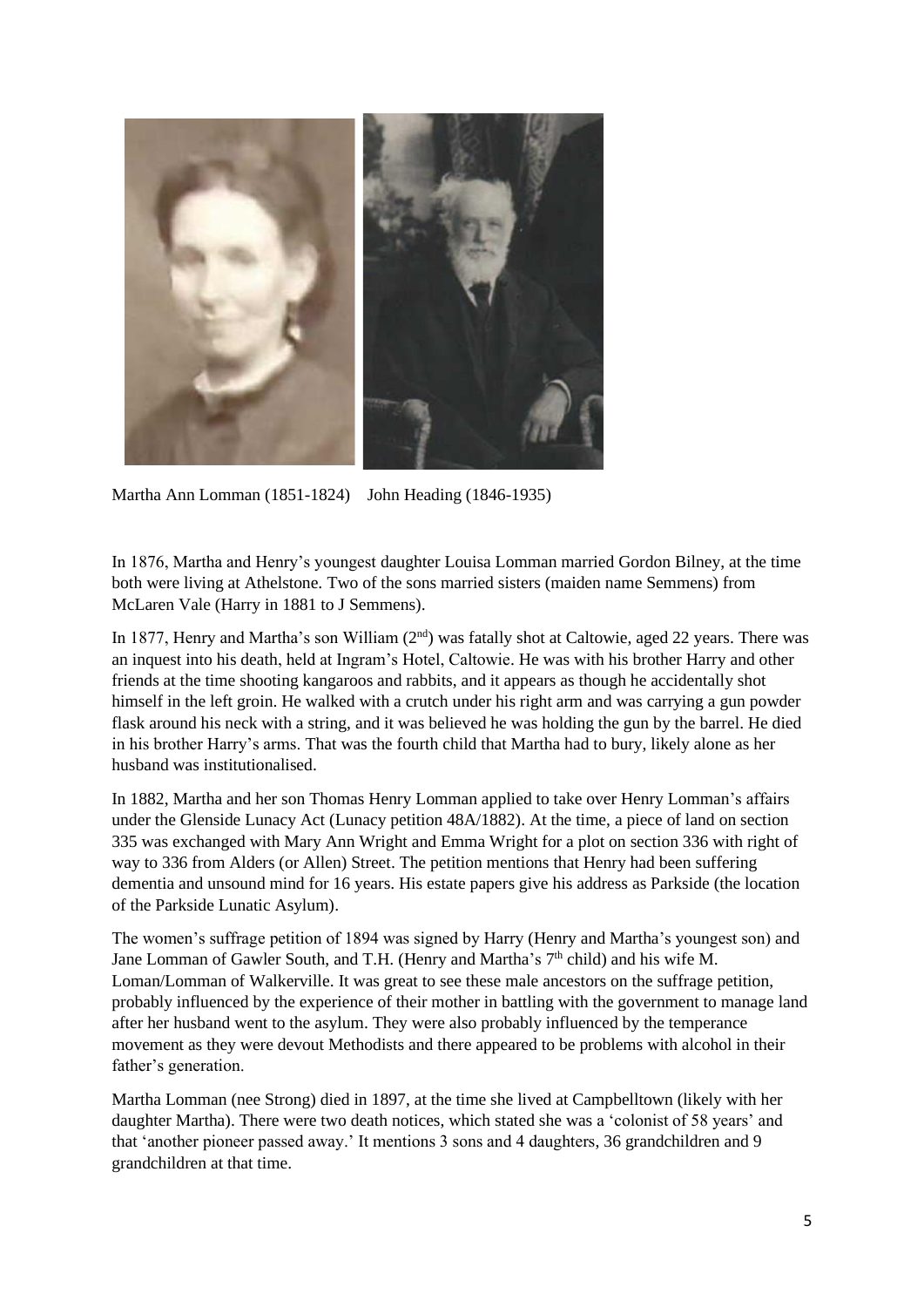Henry Lomman died at the Adelaide Asylum in 1900 (he had been transferred there in August 1900), aged 87 years. His death notice mentions that he was a colonist of 61 years and states 'sweet rest at last.' He had spent his last 34 years in the Adelaide and Parkside Asylums.

Acknowledgements

Thanks to David Buob and Di Booker for providing information used in this story.

References

Ancestry.com.au

A short history of the Register newspaper 1836-1931, SA Memory, SLSA <https://www.samemory.sa.gov.au/site/page.cfm?c=2564>

Adelaide Observer, 17 September 1859

Adelaide Observer, 26 June 1866

Adelaide Observer, 9 October 1869, Lunatic Asylum Committee

Adelaide Times, 17 May 1851

Athelstone Gorge Methodist Church, newspaper article, trove

Australian Christian Commonwealth (SA : 1901 - 1940), Mr Harry Lomman, 11 January 1929, page 5

Booker, D. Making Connections through Oral History, Word of Mouth, Autumn 2018

Casenote Translation for Henry Loman, Glenside Hospital Historical Society, translated by David Buob (entry F9)

City of Campbelltown, Indigenous History, [https://www.campbelltown.sa.gov.au/\\_\\_data/assets/pdf\\_file/0018/234504/Indigenous-History.pdf](https://www.campbelltown.sa.gov.au/__data/assets/pdf_file/0018/234504/Indigenous-History.pdf)

Clyne, R. (1987). Colonial Blue, A history of the South Australian Police Force 1836-1916, chapter 6, Wakefield Press, Adelaide

Diane Cummings, Bound for South Australia, John from London, 1840[, https://bound-for-south](https://bound-for-south-australia.collections.slsa.sa.gov.au/1840John.htm)[australia.collections.slsa.sa.gov.au/1840John.htm](https://bound-for-south-australia.collections.slsa.sa.gov.au/1840John.htm)

East Torrens Council Report, December 1859, trove

Golden Wedding Anniversary, Mr and Mrs John Heading, newspaper article, trove

Government Land Sale, 1849, newspaper article, trove

Government Land Sale, 1850, country sections, newspaper article, trove

James Fort advertisement, December 1856, newspaper article, trove

John Lowman picture, SLSA[, https://collections.slsa.sa.gov.au/find/lomman](https://collections.slsa.sa.gov.au/find/lomman)

MacDonnell Bridge, Campbelltown City Council, [https://www.campbelltown.sa.gov.au/library/local-history](https://www.campbelltown.sa.gov.au/library/local-history-room/localhistoryarticles/local-history-articles-places/macdonnell-bridge)[room/localhistoryarticles/local-history-articles-places/macdonnell-bridge](https://www.campbelltown.sa.gov.au/library/local-history-room/localhistoryarticles/local-history-articles-places/macdonnell-bridge)

Obituary of Hannah Austin nee Lomman, newspaper article, 1927, trove

Obituary of Martha Lomman, newspaper article, 1897, trove

Police Court, newspaper report, 14 December 1860, trove